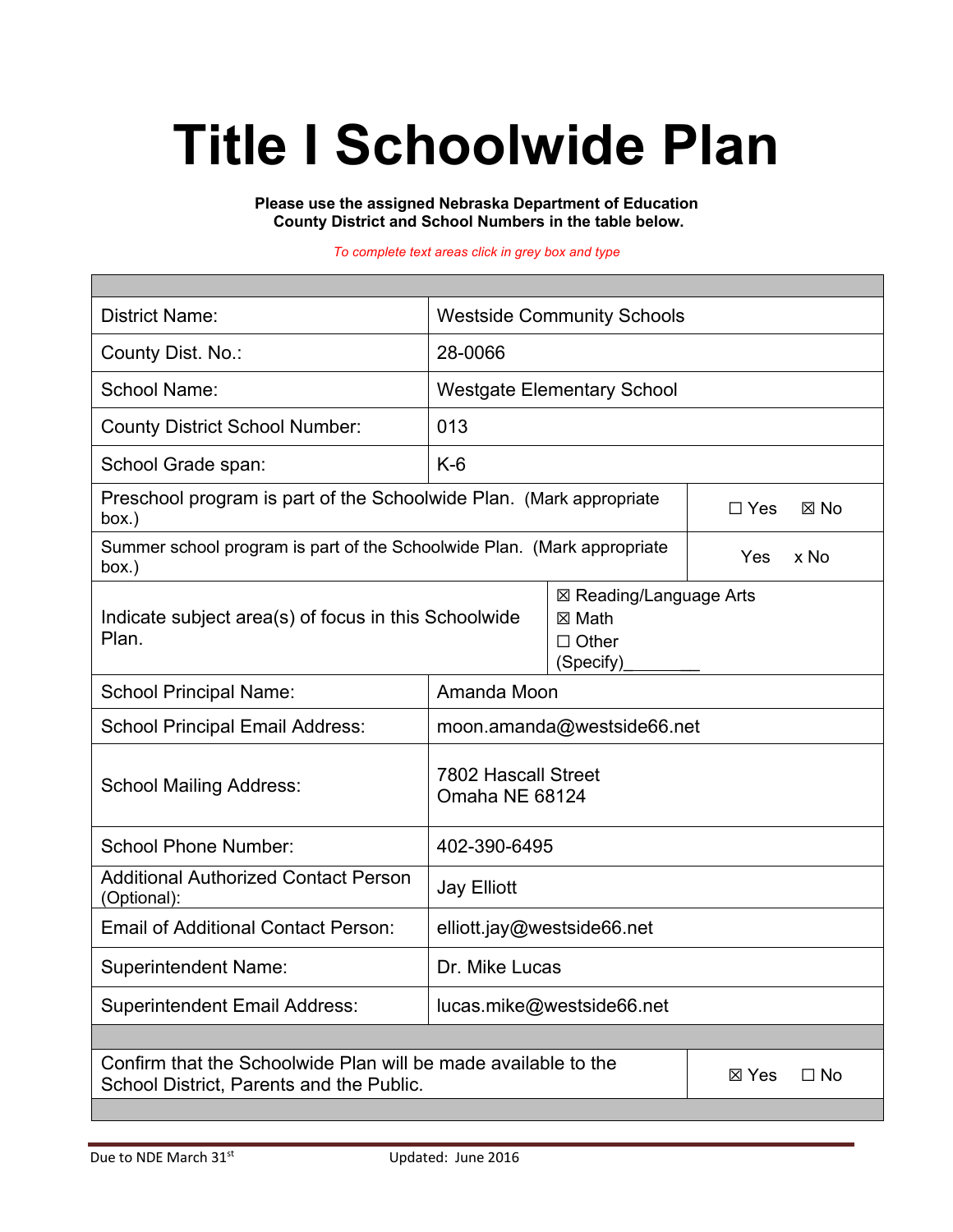| Names of Planning Team<br>(include staff, parents & at least one student if Secondary School)                                      |  |                                                                     |  | <b>Titles of those on Planning Team</b> |                                                                                                                                            |  |
|------------------------------------------------------------------------------------------------------------------------------------|--|---------------------------------------------------------------------|--|-----------------------------------------|--------------------------------------------------------------------------------------------------------------------------------------------|--|
| Megan Urosevich<br>Amanda Moon<br><b>Jay Elliott</b><br>Maryjo Stegman<br>Alissa Clowe<br>Sandra Morrow<br><b>Marialina Morris</b> |  |                                                                     |  |                                         | Parent<br>Principal<br><b>Assistant Principal</b><br>Counselor<br>Psychologist<br><b>Instructional Coach</b><br><b>Teacher/Team Leader</b> |  |
| <b>School Information</b><br>(As of the last Friday in September)                                                                  |  |                                                                     |  |                                         |                                                                                                                                            |  |
| Enrollment: 283                                                                                                                    |  | Number of Certified Instruction Staff: 33<br>Average Class Size: 20 |  |                                         |                                                                                                                                            |  |
| Race and Ethnicity Percentages                                                                                                     |  |                                                                     |  |                                         |                                                                                                                                            |  |
| White: 52 %                                                                                                                        |  | Hispanic: 9 %                                                       |  |                                         | Asian: 2 %                                                                                                                                 |  |
| Black/African American: 26 %                                                                                                       |  |                                                                     |  | American Indian/Alaskan Native: 2 %     |                                                                                                                                            |  |
| Native Hawaiian or Other Pacific Islander: 0 %                                                                                     |  |                                                                     |  | Two or More Races: 9 %                  |                                                                                                                                            |  |
| <b>Other Demographics Percentages</b>                                                                                              |  |                                                                     |  |                                         |                                                                                                                                            |  |
| Poverty: 55 %<br>English Learner: 9 %<br>Mobility: 7 %                                                                             |  |                                                                     |  |                                         |                                                                                                                                            |  |

| Assessments used in the Comprehensive Needs Assessment<br>(ie. NeSA, MAP, ITBS, AIMS web, DIBELS, CAT etc.) |  |  |
|-------------------------------------------------------------------------------------------------------------|--|--|
| <b>NeSA</b>                                                                                                 |  |  |
| <b>MAPS</b>                                                                                                 |  |  |
| AIMS web                                                                                                    |  |  |

# *Please write a narrative in each box below to correspond to the Rating Rubric.*

*Place documentation in corresponding folder on flash drive to support the narrative.*

# **1. Comprehensive Needs Assessment**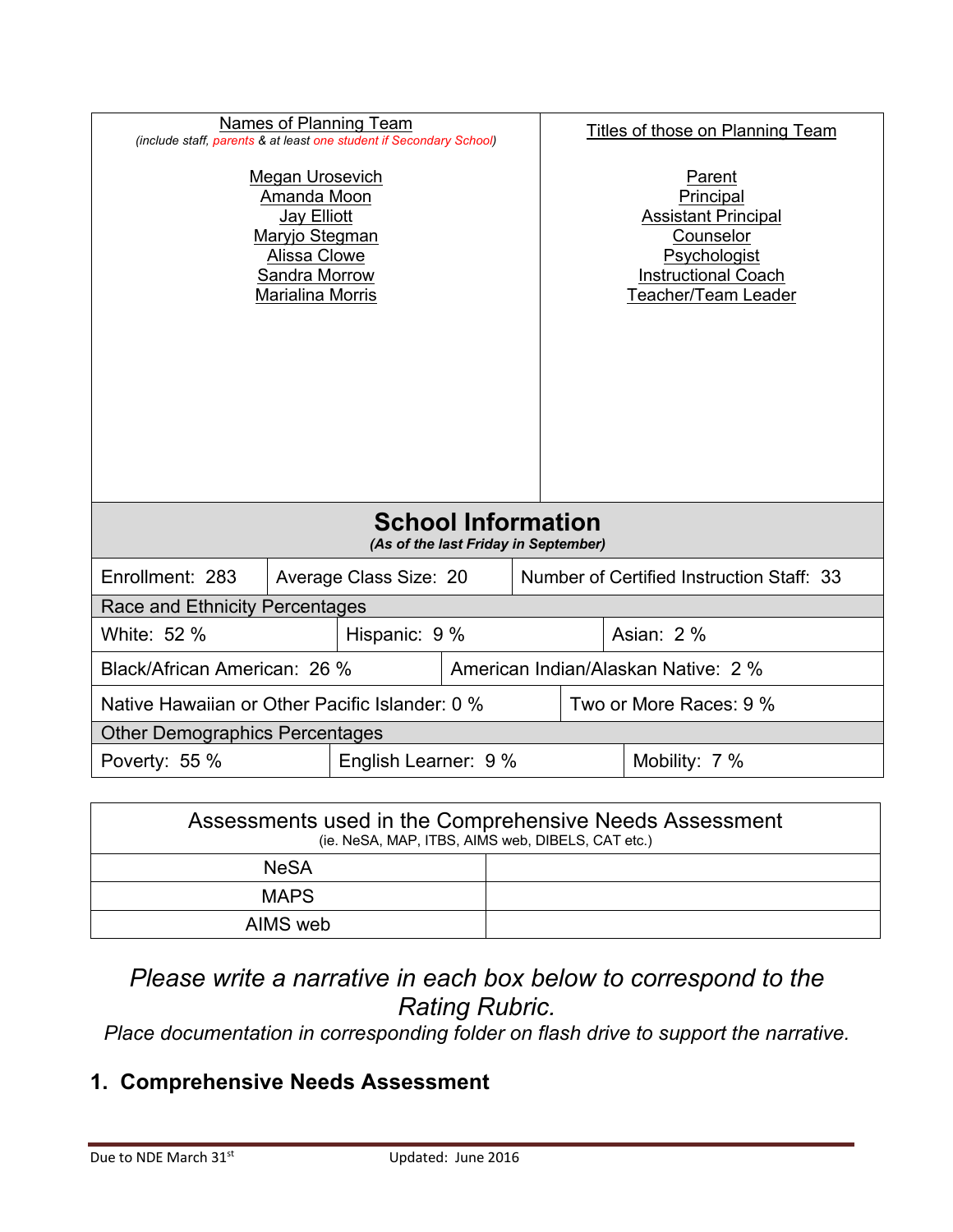**1.1** *Please provide a narrative below describing how disaggregated data was used in the analysis from the needs assessment to plan instruction. Provide supporting documentation in the corresponding folder.*

**Building staff compiled, reviewed, and analyzed data for ongoing trends over multiple years from the Nebraska State Reading, Writing, and Mathematics assessments (NeSA) administered in grades 3-6; SAT10 norm-referenced test (administered in grades 3 and 5); and NeSA Writing (administered in grade 4 until 2016). Westside Community Schools has replaced the SAT-10 assessment with the Measures of Academic Progress (MAP) assessment in grades 3 and 5 at the elementary level starting in 2016-17. Demographic data used for disaggregation includes reduced mean eligibility, verified disabilities, non-resident, and mobility. The MTSS team also examines data from AIMSWeb assessments in reading and math. The School Design Team examines data from the Gallup Student Survey and all academic assessments to guide its work in adjusting the building plan to meet the needs of all students.** 

**Westgate staff developed working subgroups, related to Charlotte Danielson's Framework for Teaching, to guide staff professioal learning community (PLC) discussions. Individual goals were chosen to differentiate working subgroups to streamline the planning of instruction. Flex grouping of students is another common practice at Westgate, as classroom teachers use pretesting scores to create instructional groups for Math units.** 

**Westside Community Schools provides ongoing training in examining and analyzing data in order to address student needs. At each building, there are regular team meetings among classroom teachers, administration, interventionists and school psychologists to evaluate intervention and student progress (MTSS - Multi-tiered student support, which is the district's RTI process).**

**Supporting Documents: Gallup Survey Data NeSA data MAPS data MTSS individual student data MTSS data meeting agendas/structure for data analysis**

**1.2** *Please provide a narrative below that describes how the building gathered information from parents and community to identify the needs of the school. Provide supporting documentation in the corresponding folder.*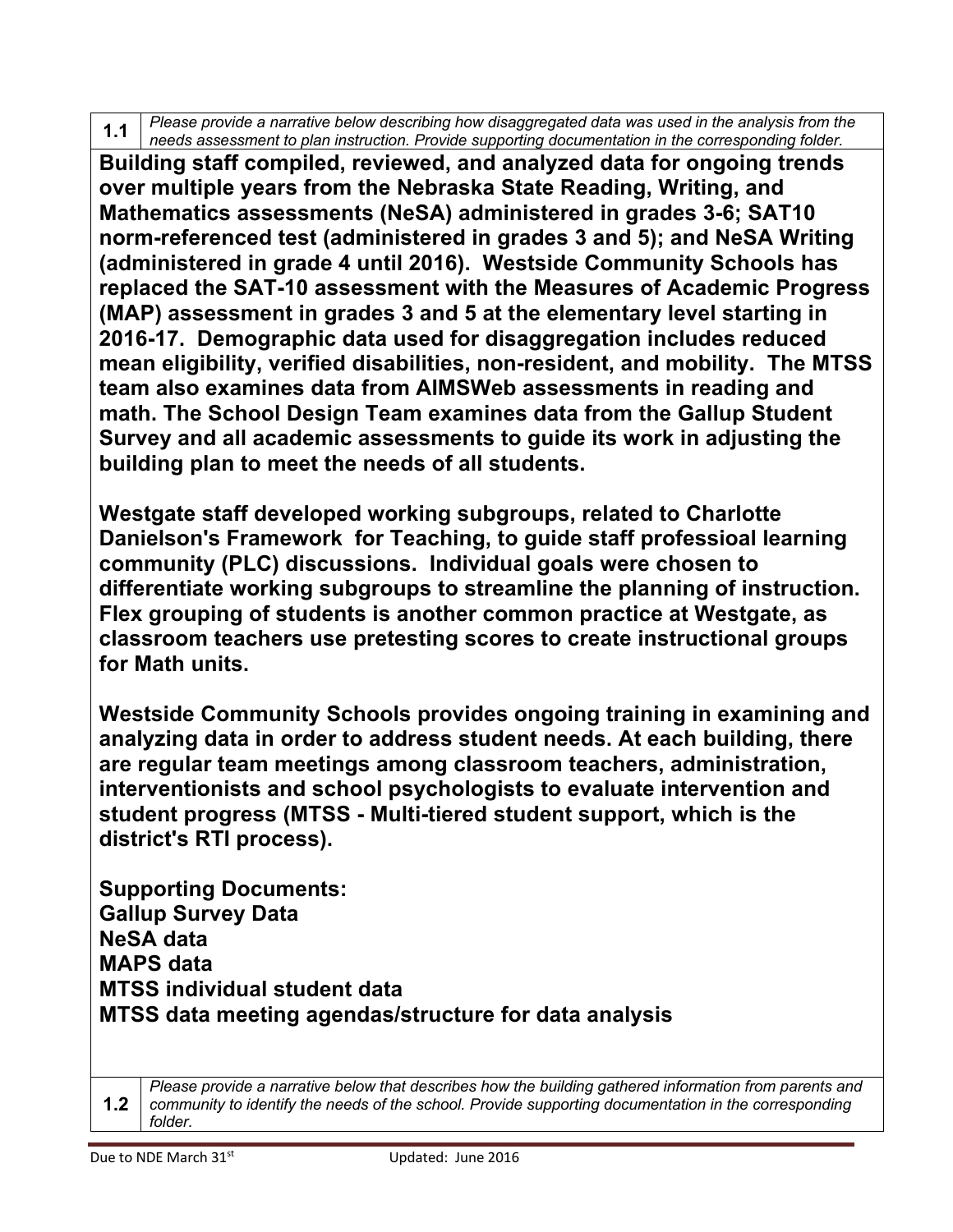**Periodically, Westside Community Schools conduct a climate survey. The reulsts of this survey are disaggregated and used by building staff to identify parent and community needs. At Westgate a Parent Adivsory Council also convenes monthly to provide feedback to administration. Westside Community Schools worked in collaboration with Gallup to conduct a student assessment that included information about strengths, needs, and opinions. Results from the Gallup survey indicated a decrease in the number of students who were hopeful about their future. Based on these results, intermediate grade levels partnered with community universities and collaborated events and activities to promote hope. Building wide monthly assemblies connected these strategies of hope and motivation with guest speakers from the area.**

**In addition, Westside Community Schools frequently conducts surveys seeking input on various building and district initiatives. Buildings also conducted surveys in order to meet AdvancEd requirements for accreditation. Results of the survey were collected and analyzed by the design team. Plans for increased school to home academic communication were put in place with the use of a daily student notebook and applications that parents were able to access with technology.**

**Supporting Documents: Beliefs Survey Stakeholder Surveys Gallup Engagement Survey results** 

**1.3** *Please provide a narrative below that explains how the Continuous School Improvement Plan identifies ongoing improvement efforts. Provide supporting documentation in the corresponding folder.*

**The school design team uses results from the Nebraska statewide assessments in the areas of math and reading (NeSA), classroom assessments, AIMSWeb benchmarking data, reading inventories, and administrative walk throughs. Westgate's continuous school improvement plan aligns with the Westside Community School's Stretigic Plan goals of focusing on literacy skills, personalized learning, and implementing meaningful technology. The design team collaborates to plan weekly building-wide professional development related to the works of Anita Archer and Charlotte Danielson. Narrowing the focus for this year, staff developed individual goals to focus on questioning, assessment, and student engagement directly aligned with Charlotte Danielson's Framework for Teaching.**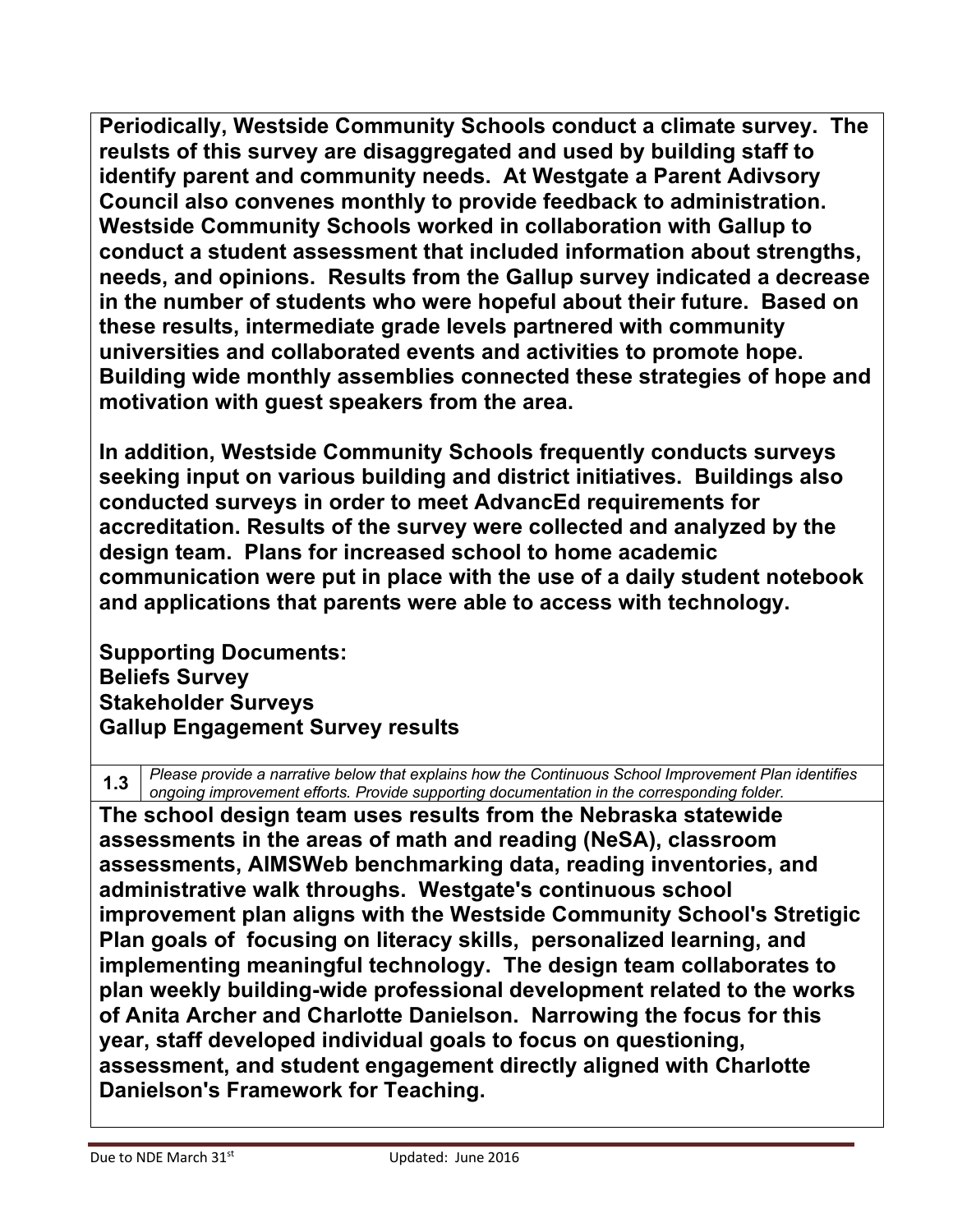**Supporting Documents: Select a session doc Building Level Heat Map District Strategic plan School Design plan-yearly**

## **2. Schoolwide reform strategies**

**2.1** *Please provide a narrative below that describes the strategies in the schoolwide plan to address the needs of all children, particularly those at risk of not meeting the challenging state academic standards and how the school regularly monitors and revises the plan based on student needs. Provide supporting documentation in the corresponding folder.*

**Westgate has implemented a variety of research-based strategies to increase student achievement. Westgate employs two reading coordinators that meet with students to provide extra support in reading. Westgate also has an instructional literacy coach that works with and supports staff to improve student learning in reading. Professional Learning Communities meet weekly to collaborate. Grade levels examine assessments, analyze results, and plan how to provide additional assistance to students. Teachers collaborate in PLC groups once a week, and provide logs showing the different strategies that will be used to assist students. The Westgate MTSS Team (RTI team) meets periodically to assess progress of students, evaluate interventions, and make adjustments, if necessary. Many of the strategies emerging from PLC meetings or MTSS meetings are reflected in the reading and math plans teachers complete each week. The reading and math plans provide focus and structure for teachers and student learning.**

**Westgate also provides supports to promote positive behavior in the classroom and school as a part of the district's Positive Behavior Intervention and Support program. Three times a year, teachers complete a universal screening tool that identifies students at risk for both internalizing and externalizing behaviors. The Positive Behavior Intervention Support (PBiS) Team then meets to identify interventions to assist with student needs in the area of behavior support. Teachers also use a variety of activities and strategies to promote positive behavior and decision-making.**

**Supporting Documents: Interventionist Schedule**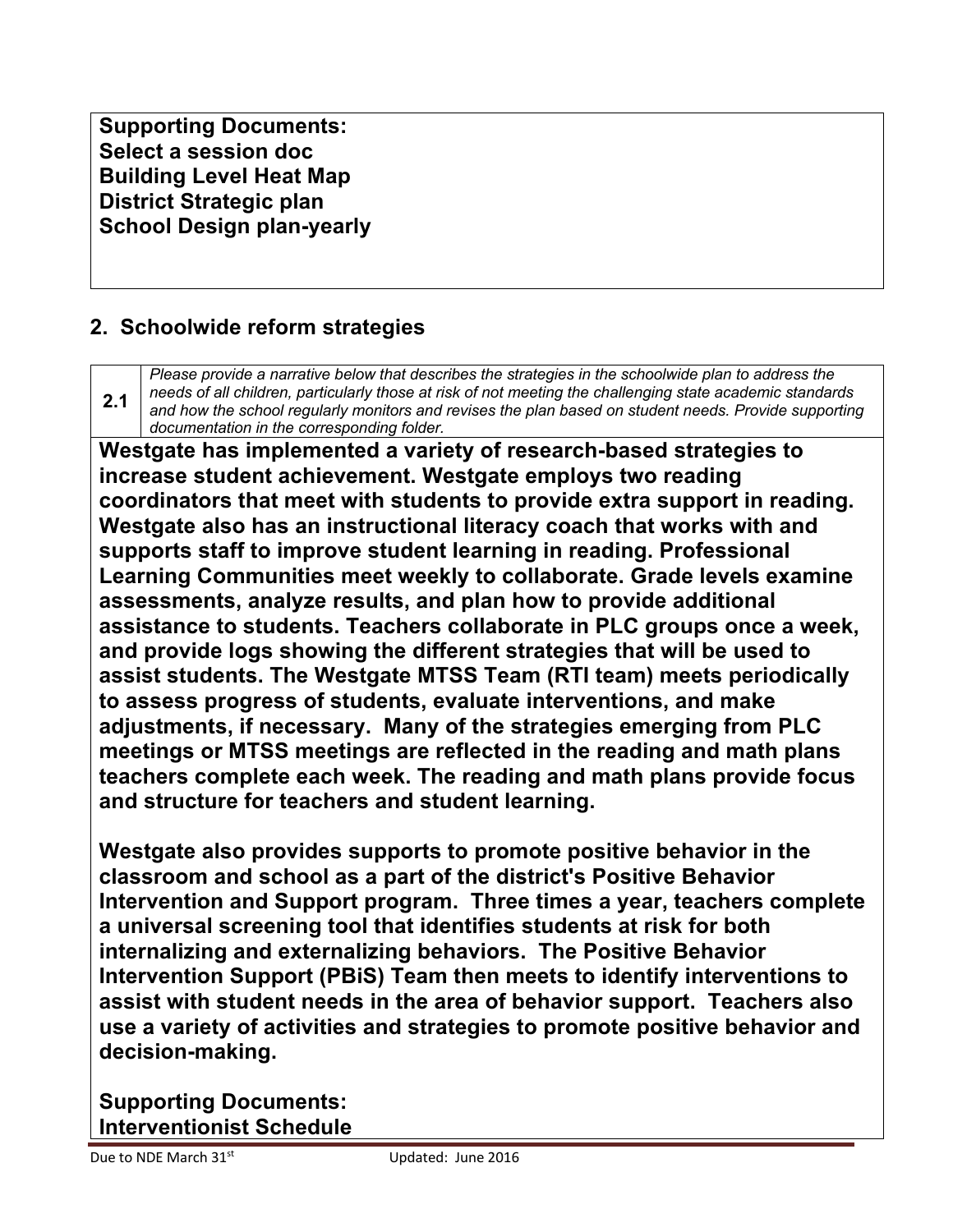#### **Student Data Behavior Interventions/Reading Interventions**

#### **3. Qualifications of instructional paraprofessionals**

**3.1** *Please provide a narrative below explaining the procedure used to make sure that all instructional paraprofessionals in the school meet the ESEA requirements. Provide supporting documentation in the corresponding folder.*

**All paraprofessionals (EAs) at Westgate are highly qualified and meet the ESEA/ESSA requirements. All Educational Assistants hired in the district submit college transcripts and are required to complete a background check. Additional training is done via Project Para online educational assistant training, as well as CPR and First Aid trainings. At Westgate educational assistants meet monthly with administration to receive professional development related to both student behavior and academic performance.**

**Supporting Documents: Paraprofessional Training Documents Highly Qualified EA's Project Para REquirements** 

#### **4. High quality and ongoing professional development**

**4.1** *Please provide a narrative below explaining how professional development and other activities for teachers to improve instruction and use of data from academic standards is provided for your school. Provide supporting documentation in the corresponding folder.*

**Professional development at Westgate Elementary focuses on improving and implementing strategies focused on student achievement. Teachers are engaged in Pre-Opening Meetings both at the district and building levels. These meetings occur before students return to school in August and focus on improvements to classroom instruction. District professional learning meetings occur throughout the school year. These meetings continue to focus on strategies to improve student achievement. Each year, every certified staff member is required to input a personal professional goal into the TalentEd system. This goal addresses the area in which staff will work on an individual basis to improve student achievement and success. These goals are focused on strategies to improve scores for the at-risk subgroups of students who fail to meet**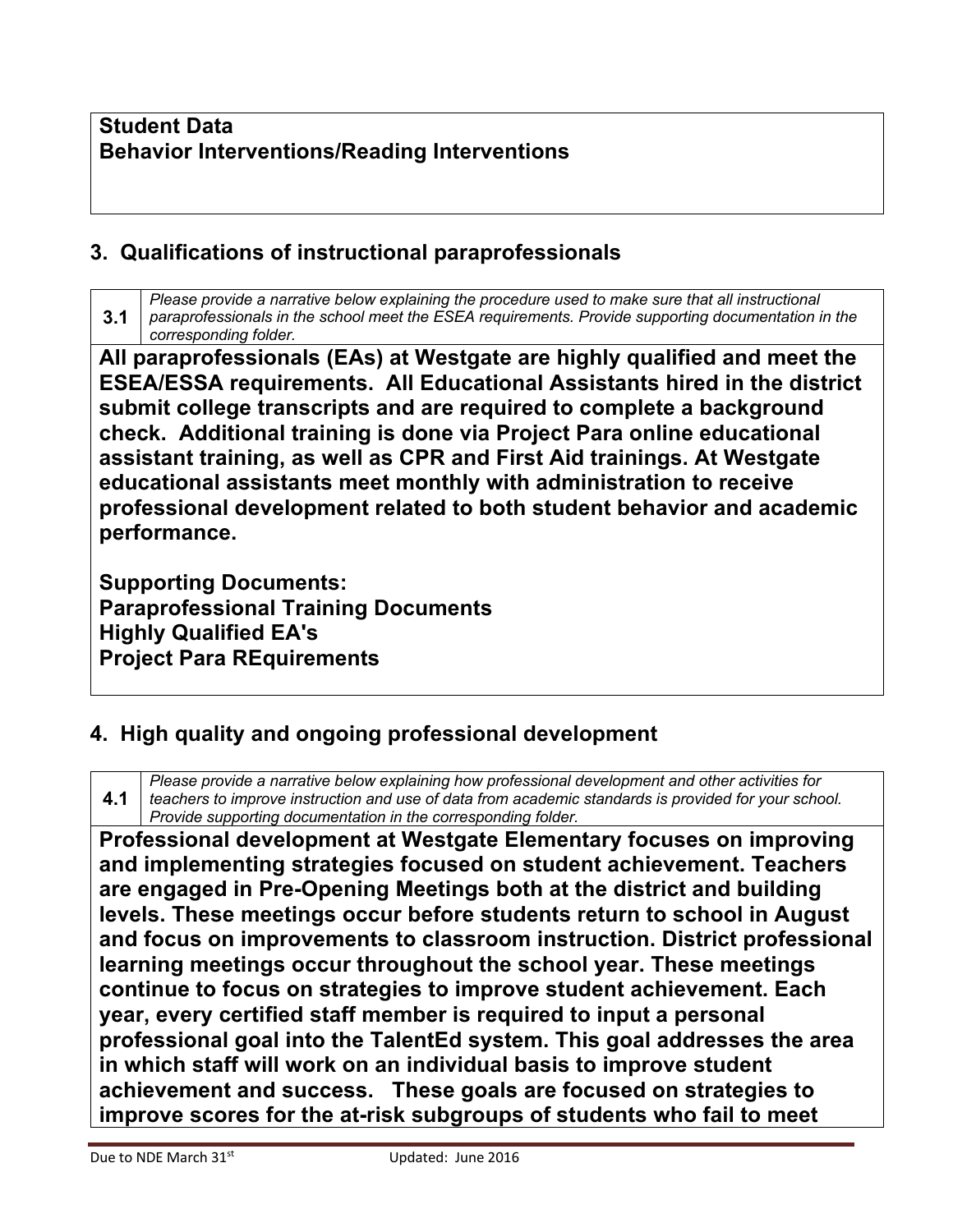**grade level standards. For example, students who recieve free and reduced lunches, SPED, and african american males. Professional development is important to the continual growth of teachers and improvement of student achievement.**

**Professional development at Westgate focuses on effective instruction directly related to the district's strategic plan goals while connecting the work of Archer and Danielson to improving student achievement. This plan is reviewed weekly by administration in collaboration with the instructional coach.**

**Supporting Documents: Professional Learning Calendars LEA (First 3 years with Westside) Calendar Professional Development menus from Professional Learning Days-District Level and Building Level** 

#### **5. Strategies to increase parental and family engagement**

**5.1** *Please provide a narrative below explaining how the school-parent compact is jointly developed with parents. Provide supporting documentation in the corresponding folder.*

**At Westgate, the Community Club and Parent Advisory Council are a vital piece of the family engagement and parent communication process. The principal and teacher leader attend a monthly Community Club meeting and share information about the Title I program with parents. At this meeting, the school-parent compact is reviewed and revised, as needed. Student input is considered by reviewing results from the Gallup student needs survey and communication from the Student Council team officers. The compacts are signed at the beginning of the year and kept on file in the office. The compact will be reviewed at the fall parent-teacher conferences and throughout the year as needed. Periodically, parents are invited to review the compact and make suggestions for revisions. The Parent Advisory Council provides feedback to administration and communicates concerns from the school community. The District parent policy will continue to be shared with families, and collaboration between teachers, parents, and students will continue to be facilitated through conferences, home-school notes, and student planners. All of these are ways that parents provide input to help increase student achievement.**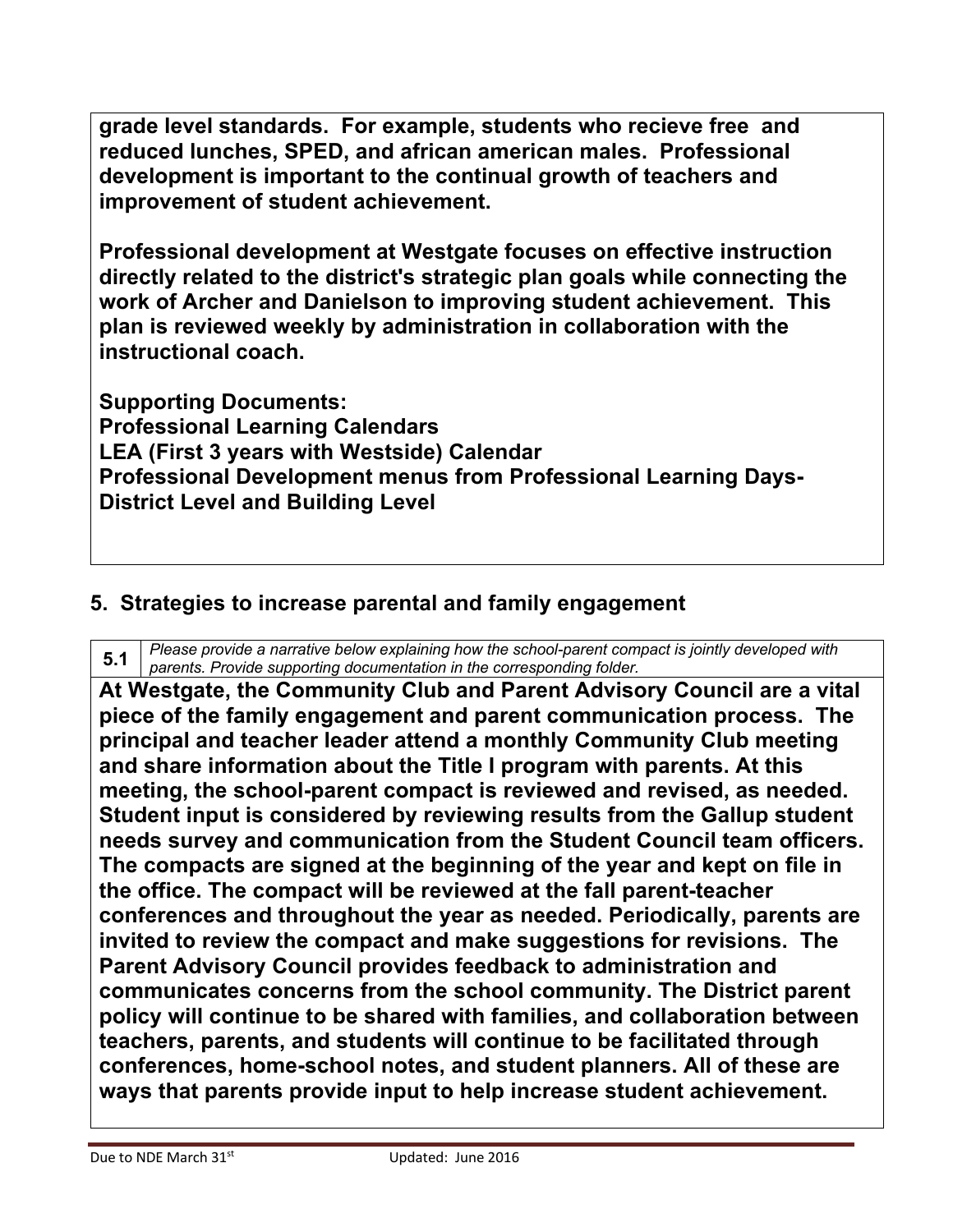**Supporting Documents: Attestation Sign in for Parent Meetings Schoolwide Compact Parent Involvement Policy** 

**5.2** *Please provide a narrative below explaining how the school level Title I Parent and Family Engagement Policy or Procedure was developed with parent and family input. Provide supporting documentation in the corresponding folder.*

**Each year the principal attends a Community Club meeting and shares information about the Title I program at that meeting. The building parent involvement policy is reviewed and revised as needed. Westgate also has a Parent Advisory Council comprised of parents, teachers, administrators, educational assistants, and a member of the school board. This group of individuals will periodically review, revise, and provide feedback on the Parent Involvement Policy, if necessary.**

**Supporting Documents: Parent Involvement Policy Sign in Parent Meeting Community Club Schedule of Events**

**5.3** *Please provide a narrative below explaining how, when and where the annual Title I parent meeting is/was held informing parents of the school's participation in Title I. Provide supporting documentation in the corresponding folder.*

**The annual Title I parent meeting was held on October 11, 2016 at Westgate Elementary to inform parents and Westgate's School Board member of the school's participation in Title I. Ongoing activities to provide opportunities for parent involvement include community events such as the Dr. Seuss breakfast and Thanksgiving luncheon. School events for parents include parties and field trip supervision. Parent communication is a piece of the daily student planner going home and parent signature requirement. Frequent meetings are held to assess student needs with families and translation is provided by the district as needed for both in person conferences and telephone conversations.**

**Supporting Documents: Collaboration Night Flyer Parent Involvement Night Flyers Parent Advisory Team Presentations Student Notebooks**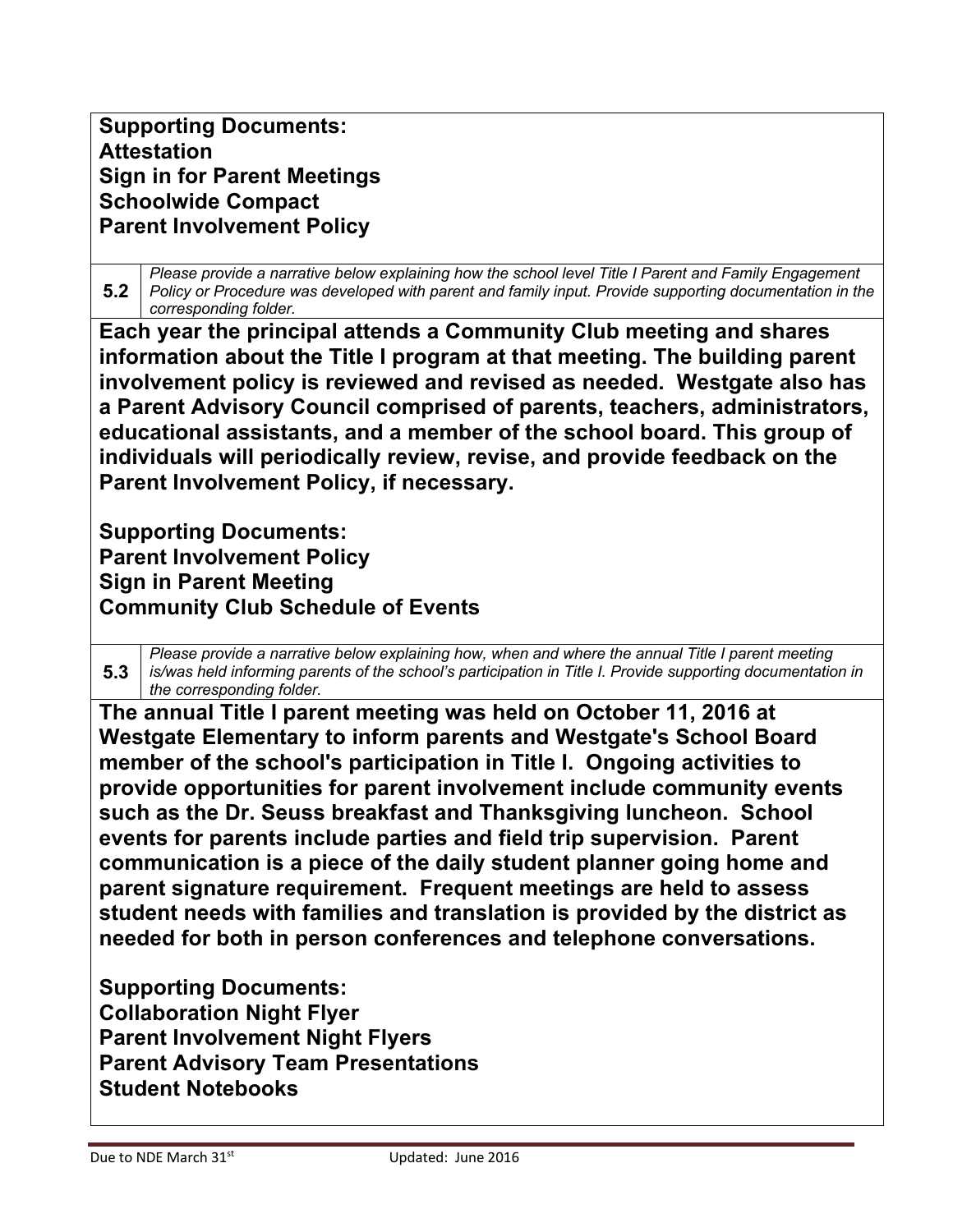#### **6. Transition Plan**

**6.1** *Please provide a narrative below explaining the school's transition plan from early childhood education program(s) to the elementary school. (Not required for middle or high school programs) Supporting documentation may also be placed in the corresponding folder.*

#### **NEED MOON TO WRITE THIS ONE\*\*\***

**pre-K gators, buddies, K round up, medical info., meeting staff,school events, parent advisory, PBIS Team participation, K round up, pre-K student needs meeting for incoming K 's**

**6.2** *Please provide a narrative below explaining the school's transition plan from elementary to middle school. (Not required for middle or high school programs) Supporting documentation may also be placed in the corresponding folder.*

**Sixth grade students who will transition to Westside Middle School receive notification of orientation nights for students and their parents. These orientation nights take place in February and March and include availability of dinner and breakout sessions for the evening. Breakout sessions outline the registration process, information about extracurricular activities, grading, special education, and student strengths and life skill development. Students will also have the opportunity to attend a camp in the summer just before school begins for further orientation to middle school. Additionally, there are opportunities for at risk and special needs students to take orientation field trips to the**  middle school during their 6<sup>th</sup> grade academic school year.

**Supporting Documents: Middle School Orientation Agenda 6th Grade Teacher visit to WMS Middle School Camp Documents** 

| 6.3       | Please provide a narrative below explaining the school's transition plan from middle school to high<br>school. (Not required for elementary or high school programs) Supporting documentation may also be<br>placed in the corresponding folder.             |
|-----------|--------------------------------------------------------------------------------------------------------------------------------------------------------------------------------------------------------------------------------------------------------------|
| <b>NA</b> |                                                                                                                                                                                                                                                              |
| 6.4       | Please provide a narrative below explaining the school's transition plan from high school to<br>postsecondary education. (Not required for elementary or middle school programs) Supporting<br>documentation may also be placed in the corresponding folder. |
| <b>NA</b> |                                                                                                                                                                                                                                                              |

## **7. Strategies to address areas of need**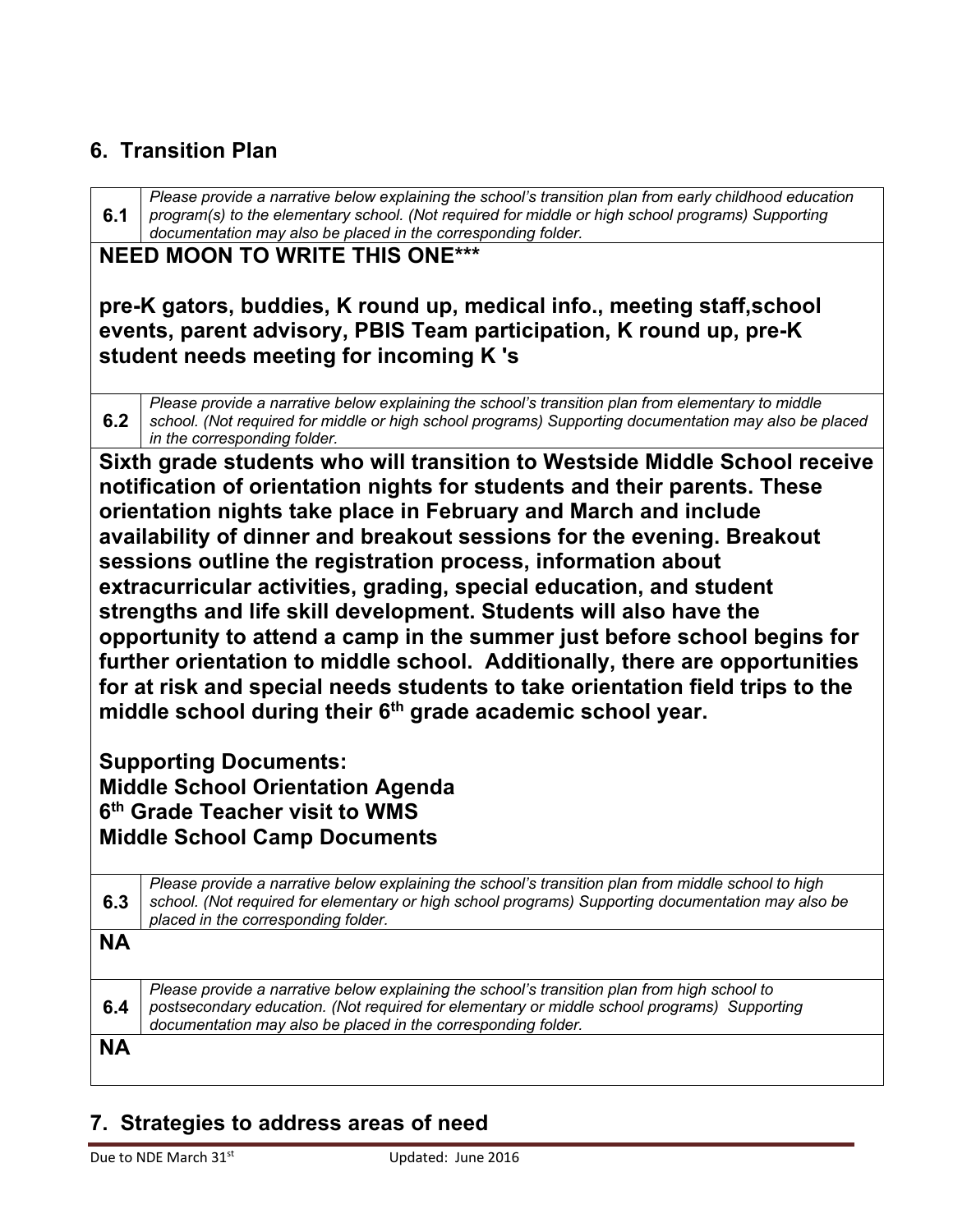**7.1**

*Please provide a narrative below explaining how the Schoolwide Plan increases the amount and quality of learning time within or beyond the instructional day. Provide supporting documentation in the corresponding folder.*

**Westside Community Schools implemented a master schedule where interventions and enrichment opportunities can co-exist in the classrooms at the same time. This also extended the reading block which allows for teachers to meet with guided reading groups. The guided reading groups are smaller groups of students that work at their instructional reading levels. The teachers will meet with groups that are at lower instructional levels more often throughout the week. Students who need more practice in reading meet with their teachers in small groups from three to five times a week. Westgate holds an after school Study Club in the spring to provide supplemental reading and math instruction as well as teaching test taking skills and increasing motivation to prepare students for success on the NeSA test. The MTSS Team's instructional and behavioral student review process also provides assistance to teachers. The team meets frequently to review data and analyze student interventions. Teachers then plan whole group, small group, and individual reading lessons to have a consistent and structured developmentally appropriate objective. Westgate brings in volunteers from the community to work with students individually and in small groups. These volunteers focus on reading and math. Westgate has over 20 volunteers who work with over 50 students. Additionally, Westgate participates in the Teammates mentoring program where mentors may assist students both emotionally and academically. Westgate also hosts Summer School where the school partners with Paddock Road elementary staff and students to provide supplemental instruction with reading and math. Westgate typically has 30-40 summer school students. The extended school year opportunity allows students to maintain or increase their academic performance and prepares them to be successful when returning in the fall.**

**Supporting Documents: Master Schedule School-Wide Enrichment Topics Offered Building Hope Plan-Year one**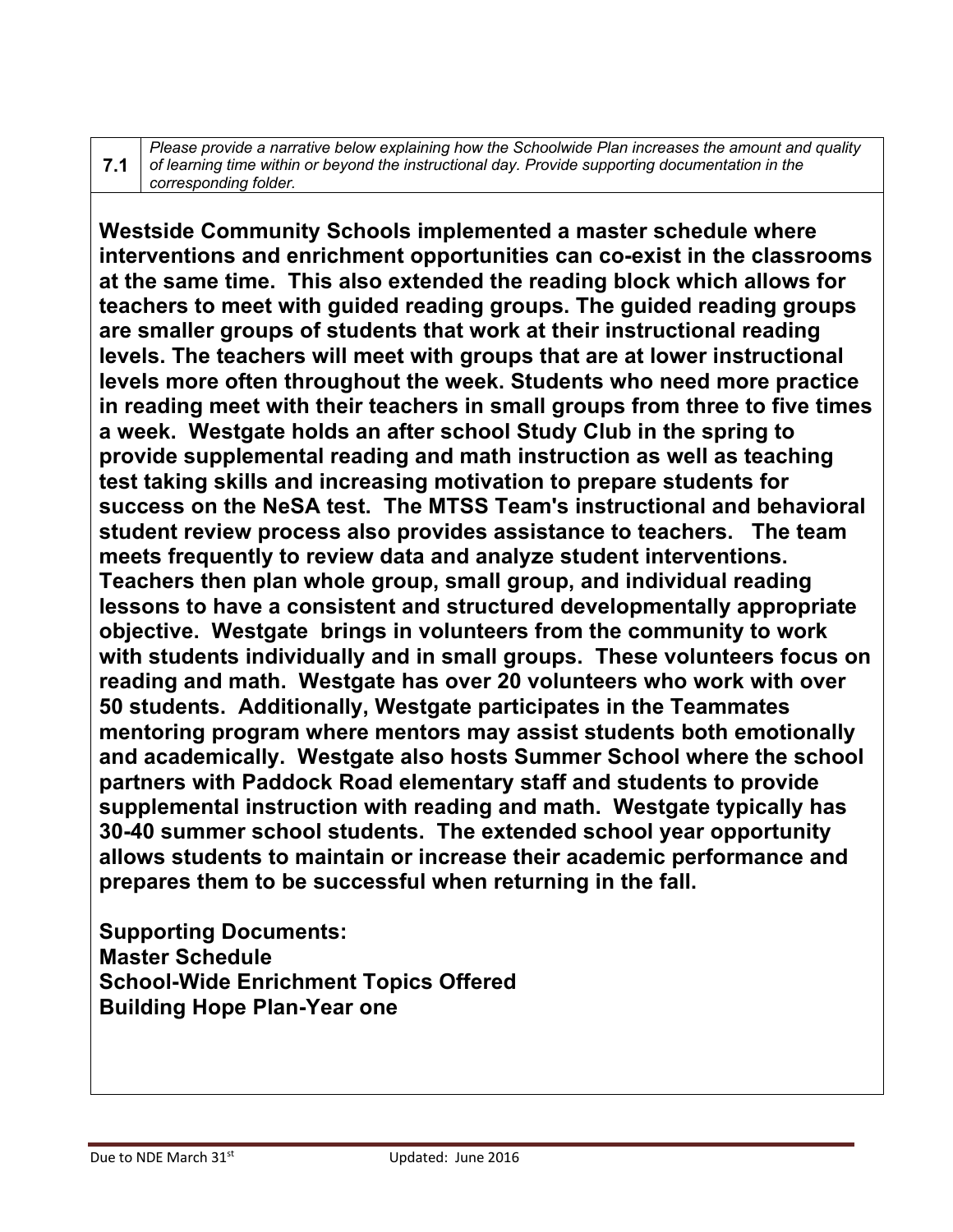## **8. Coordination & integration of Federal, State and local services & programs**

**8.1** *Please provide a narrative below explaining how coordination and integration of Federal, State and local funds are used to support student learning. Supporting documentation may also be placed in the corresponding folder.*

**Westgate's schoolwide plan will be funded through a variety of sources including general fund, IDEA, Title II A and TItle I. Partial funding may be supplemented through the district grant writing process. The Title I principals and central office administrator who oversees the Title I program meet monthly to discuss needs, and Title I funds are allocated in order to best address needs outlined in the schoolwide plans at each building. For example reading coordinator and math assistants are funded by this program; in addition, a summer school program is funded through Title I monies.** 

**In the past, Learning Community Grant funds have been used to support a Literacy Coach. In addition, funds were utilized for summer school programs that extend the school year and assist struggling students. General Fund as well as Title funds support reading specialists in the building for the purpose of assisting at-risk readers. These three funding resources combine to support a network of reading services for the building. Title IIA funds, general funds, and Title I all support the goal of lowering class sizes. Students from Westgate experiencing homelessness are provided with services such as transportation through the district's McKinney Vento Homeless Grant.**

#### **Supporting Documents: District Title One Budget**

**8.2** *Please provide a narrative below explaining how community resource(s) is/are used to support student learning. Supporting documentation may also be placed in the corresponding folder.*

**Westgate uses a variety of community resources to support student learning. Enrichment clusters allow for community members to visit the school and provide instruction related to their specific field or occupation. Students are able to choose the sessions they want to attend related to their own interests and goals. Community resources are also utilized to support the needs of Westgate students and staff in a variety of healthrelated ways. Food Bank of the Heartland provides students with backpacks of food for the weekends. Students receive food bags every Friday. Westgate partnered with the Dental Caremobile to provide**